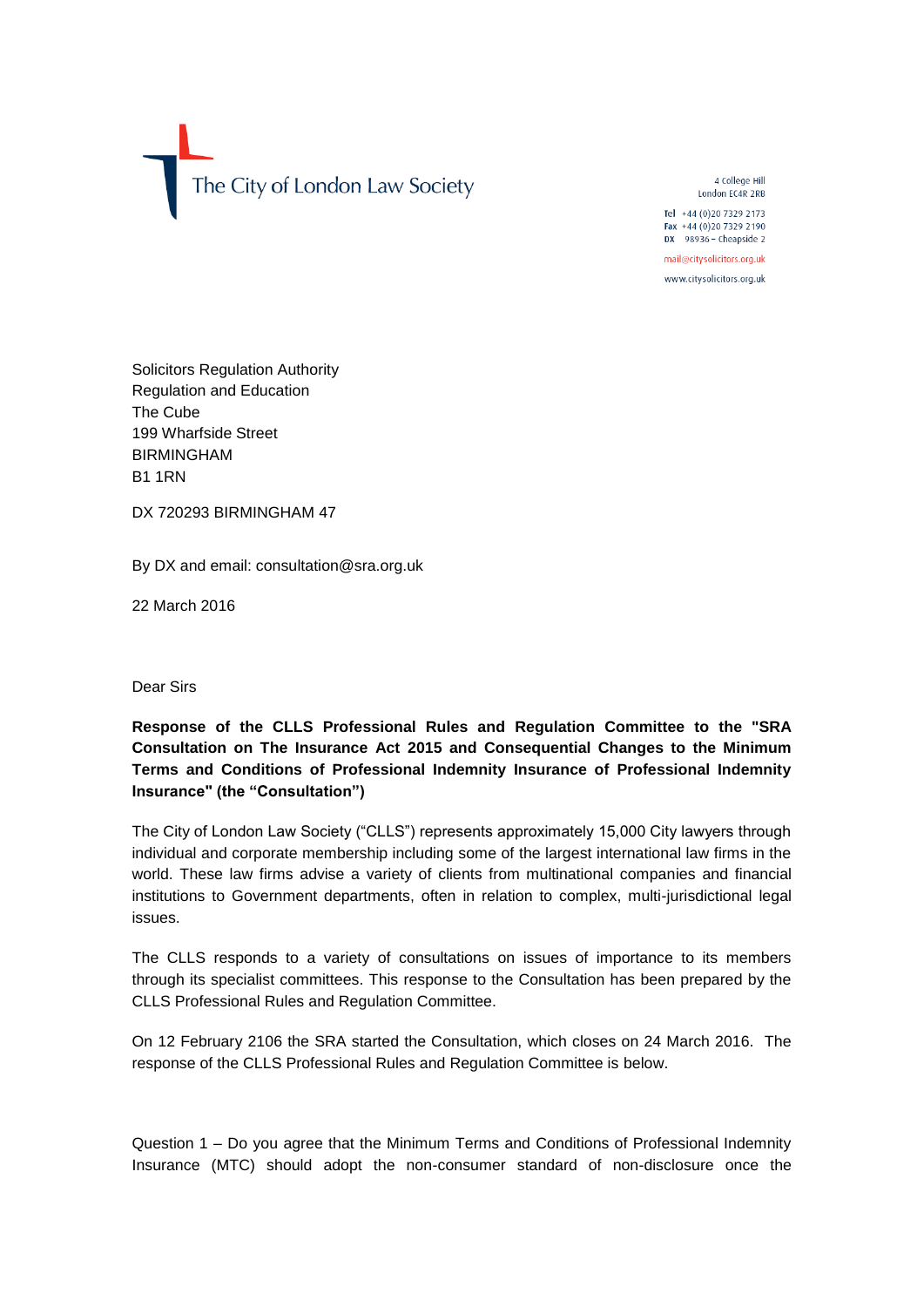Insurance Act 2015 comes into effect? If not, please supply any evidence that you have to indicate why we should intervene to impose a consumer standard.

We agree with that the MTC should adopt the non-consumer standard of non-disclosure once the Insurance Act 2015 comes into effect. Although the duty of fair presentation is arguably more demanding than the previous obligations – including in particular that an insured's risk presentation has to be reasonably clear and accessible – we believe that the member firms of the City of London Law Society will already likely have the processes in place to satisfy this duty so that this new standard would not introduce any real greater obligations.

Question 2 – Do you have any further comments regarding the proposed changes?

We have no further comments.

Question 3 – Do you have any views about our assessment and the impact of these changes and, are there any impacts, available data or evidence that we should consider in developing our impact assessment?

We agree with the SRA assessment and have nothing to add to the impact assessment. We assume that, in any event, the SRA are discussing impacts with the major providers of Professional Indemnity Insurance in the London market, e.g. QBE and Travelers."

Yours faithfully

THE CITY OF LONDON LAW SOCIETY

Professional Rules and Regulation Committee

## © CITY OF LONDON LAW SOCIETY 2015

All rights reserved. This paper has been prepared as part of a consultation process.

Its contents should not be taken as legal advice in relation to a particular situation or transaction.